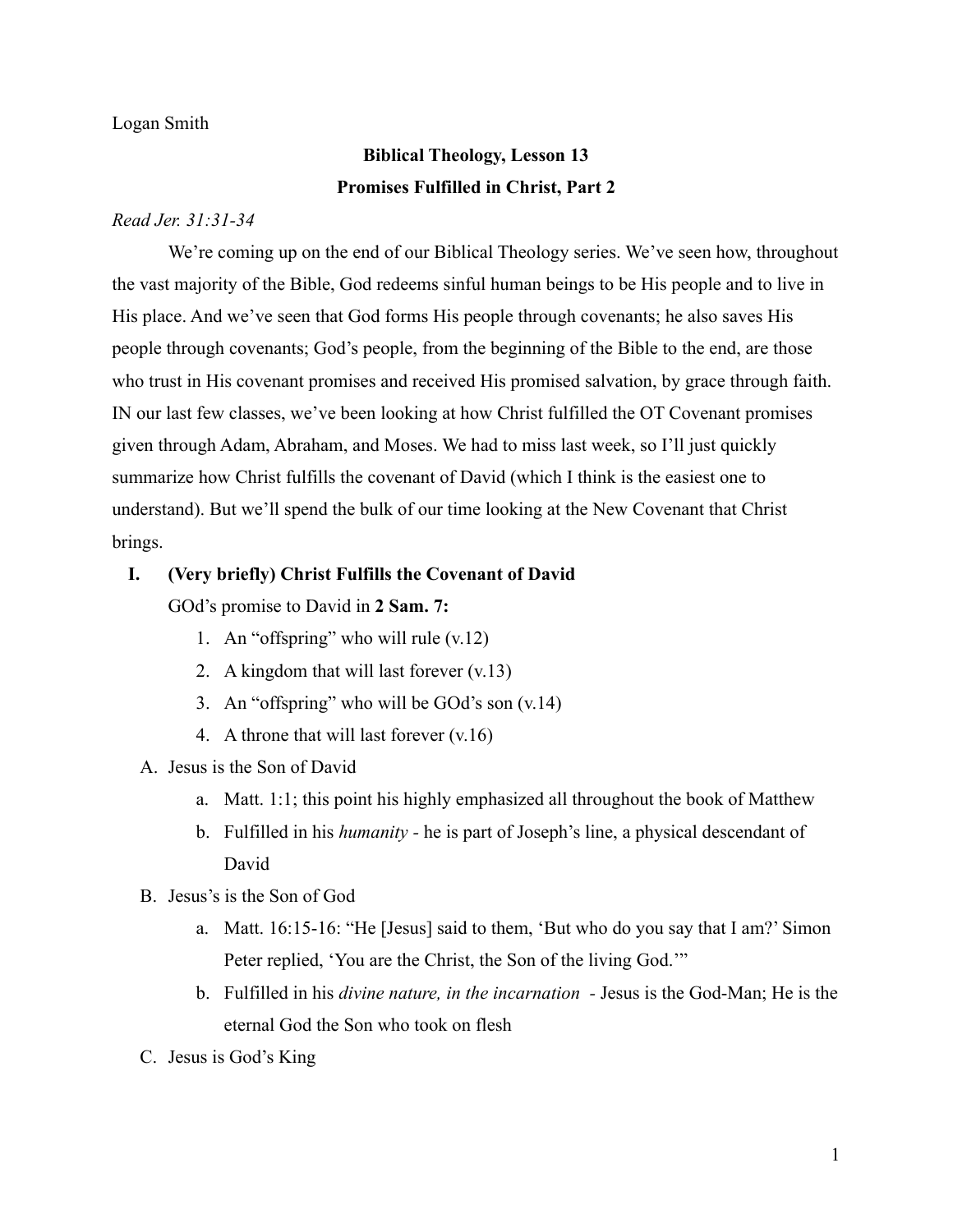- a. Jesus speaks authoritatively about the "kingdom of God" all through his teachings during his earthly ministry.
- b. Jesus brings about the promised kingdom through his death on the cross and resurrection (the crucifixion account - e.g. Matt. 27; Mark 15 - make this very clear).

# **II. Christ Fulfills the Promise of a New Covenant**

- A. Prophesy of a New Covenant in **Jer. 31:31-34**
	- a. Different from the Old Covenant (the Covenant of Moses) (vv.31-32)
		- i. Not based on works, but grace
		- ii. Not conditional, not based on us keeping the covenant, but based on God keeping it for us
	- b. God even promises to "write His law" on our hearts, puting His spirit inside of us, so that each person who is part of the New Covenant knows the Lord. (vv.33-34a)
	- c. Promises that everyone who is part of the New Covenant will have their sins forgiven and remembered no more (v.34b)
- B. Jesus brings a New Covenant for His people

This means that since Christ has come, we are no longer under the Old Covenants of the OT. Yet, those covenants still matter because this New Covenant fulfills them. That is, when Jesus fulfilled the covenants of Adam, Abraham, MOses, and David through his righteous life, kingly ministry, substitutionary death, and triumphant resurrection and ascension, he fulfilled those covenants by bringing about the promised *New Covenant.*

- a. Heb. 8:6-13 quotes Jeremiah 31 and makes it very clear that Jesus fulfills this promise; Jesus usher in a New Covenant! And he did this through his death on the cross and resurrection.
- b. **Luke 22:19-20 -** At the Lord's Supper, right before his crucifixion, calls it the cup of the new covenant "in my blood." THe New Covenant is brought about through His blood on the cross, and it is recognized and remembered through the Lord's Supper in the New Covenant community.
- c. Therefore, all who trust in Christ become part of His New Covenant community.

# **III. God's New Covenant People**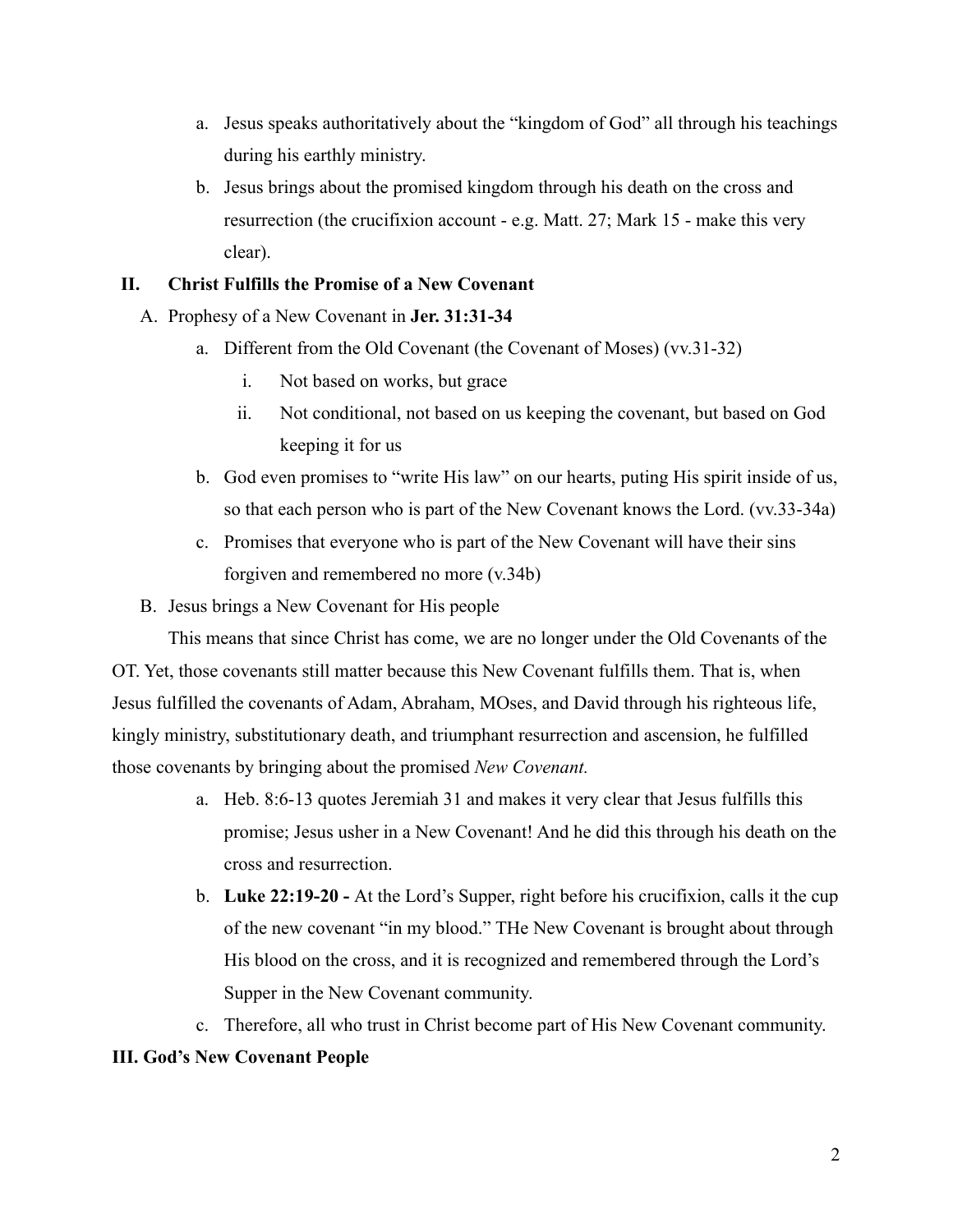That means that we, today, are part of GOd's New Covenant Community - the church. God's people are no longer ethnic Israel - those covenants have been fulfilled. True Israel is the Church - those who trust in the covenant promises of God - namely, the New Covenant of grace, brought about by the blood of Jesus Christ, which we receive not by works, but purely through faith. And that means that we receive the benefits of what those covenants promised because Christ fulfilled them *on our behalf.*

So what does all this mean for us today, as members of theNew Covenant Community (the Church, all Christians)?

### **A. We are a New Creation**

"Therefore, if anyone is in Christ, he is a new creation." *2 Cor. 5:17*

*We* have been redeemed by the True Adam, and are therefore born again into a new human race in Christ. We're no longer under the first Adam, but are under the new, as we saw a few weeks ago (Rom. 5). When we believe in Christ, we're born again, not in the flesh, but by the Holy Spirit giving us new hearts (John 3), just as Ezekial and Jeremiah promised would happen. That means that in Christ, we are now a "new Creation." We are no longer slaves to sin, Satan, and death. Christ fulfilled the promise he made to Adam and Eve when he cursed the snake - Christ has crushed our enemies on the cross and brought us victory and redemption through his resurrection.

#### **B. We are God's chosen, covenant people**

#### *Gal. 3:7-9*

*We* are the true Sons of Abraham; we are God's true, covenant people, called to live in God's promised land. CHristians are the true sons of Abraham. THe Church is true Israel (Gal. 6:16). THe Church is GOd's covenant people. This is why we're called to be part of local churches - the Christian life takes place within the New Covenant Community.

#### **C. We are God's Temple, the Body of Christ**

"As you come to him, a living stone rejected by men but in the sight of God chosen and precious, you yourselves like living stones are being built up as a spiritual house, to be a holy priesthood, to offer spiritual sacrifices acceptable to God through Jesus Christ." - **1 Pet. 2:4-5**

- Body of Christ - church; Eph. 4:12; 1 Cor. 12:12-27

We saw that Christ is the true and better temple, far greater than the tabernacle or temple of Moses and Solomon. Jesus is God dwelling as a man! And in the New Covenant, we are